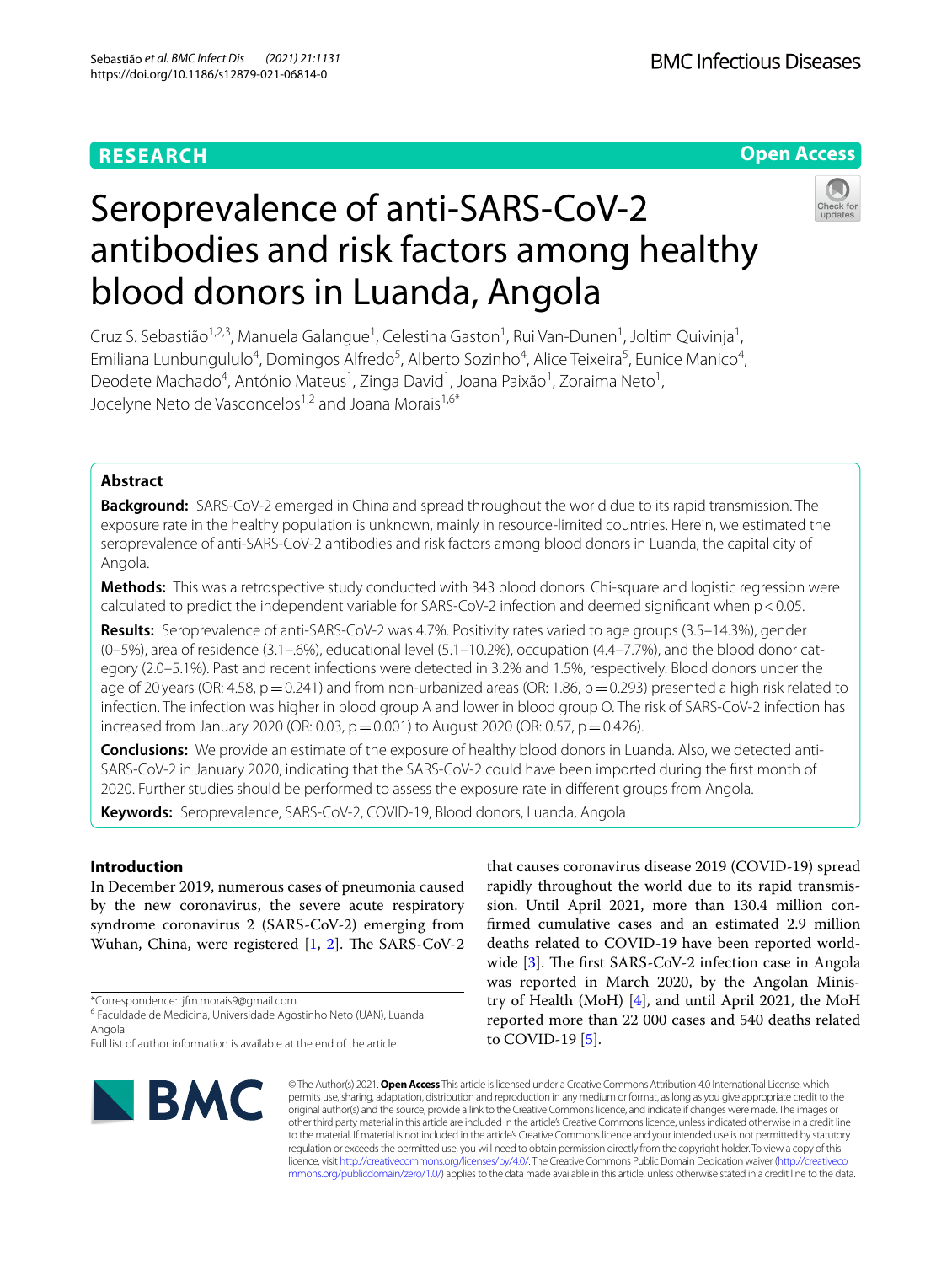Infected individuals with SARS-CoV-2 usually have mild symptoms, including fever, cough, muscle pain, anosmia, and in some cases, the infection can progress to breathing difficulties, pneumonia, or even death. However, some infected individuals have an asymptomatic SARS-CoV-2 infection, which constitutes a substantial source of transmission, as well as a potential challenge to prevent the spread of infection in the community [\[6](#page-8-5)[–8](#page-8-6)]. The gold standard technique for detecting SARS-CoV-2 is the reverse transcription-polymerase chain reaction (RT-PCR). However, studies have shown that screen immunoglobulin M (IgM) or immunoglobulin G (IgG) antibody is useful for controlling the asymptomatic population and ensuring timely public health interventions.

Screening for infectious diseases in blood donors is essential mainly to reduce the potential risk of transmitting infectious diseases through blood transfusion [\[9](#page-8-7)]. Nevertheless, screening for SARS-CoV-2 in asymptomatic peoples has been little explored worldwide [\[10](#page-8-8)]. Currently, there is no published study assessing anti-SARS-CoV-2 antibodies in blood donors that donated before and after the identifcation of the frst SARS-CoV-2 cases in Angola. Therefore, in the present investigation, we conducted a SARS-CoV-2 seroprevalence study among blood donors in order to identify the exposure rate in the healthy population from Luanda, the capital city and epicenter of COVID-19 in Angola.

#### **Materials and methods**

## **Study design and setting**

This was a retrospective cohort study which included 343 subjects who were apparently healthy for donation at the Instituto Nacional de Sangue and Clínica Girassol, both in Luanda, the capital city of Angola, between December 2019 to February 2020 (before the frst cases of SARS-CoV-2 infection were reported by the Angolan MoH) and between July to September 2020 (three months after reporting the frst SARS-CoV-2 infection cases in Angola). The study was carried out at Instituto Nacional de Investigação em Saúde (INIS), located in Luanda. The INIS is a public institution of the Angolan MoH, which develops research in the most diverse areas of health and its determinants, in order to contribute to the strengthening of public health policies in Angola.

#### **Ethical considerations**

The study was reviewed and approved by the National Ethics Committee of the Angolan MoH (approval nr. 10/2021), the direction board of the Instituto Nacional de Sangue (approval nr. 726/GDG/INS/2020), and the executive committee of the Clínica Girassol (approval nr. 0841/GEPP/PCE/2021). Moreover, anonymized data were used for analysis, and the need for individual informed consent was waived by the National Ethics Committee of the Angolan MoH for being a retrospective study.

#### **Sample collection and testing**

Frozen plasma samples used for testing infectious disease markers at the time of donation were used for the anti-SARS-CoV-2 antibody screening. Additionally, blood donor sociodemographic characteristics were obtained by code, so that their identity would be anonymous. All methods were performed in accordance with the relevant guidelines and regulations. The samples were thawed and an estimated 5mL aliquot of plasma was obtained from each plasma bag and stored from 2 to 8°C, until further analysis. Sample preparation and processing were performed at the Immunoserology Laboratory of INIS. Qualitative detection of IgM/IgG antibodies against SARS-CoV-2 was performed with enzyme-linked fuorescence assays (ELFA) (bioMérieux SA, France), commercially available. This serological assay combines a two-step sandwich enzyme immunoassay method able to detect fuorescence at the end of the reaction. All processing was carried out on the mini VIDAS equipment (bioMérieux SA, France). The samples were processed following the manufacturer's instructions. Firstly, the samples were diluted and IgG/IgM antibodies were captured by recombinant antigens contained in the strips, followed by washing for the removal of unbound components. Secondly, anti-human antibodies are labeled with alkaline phosphatase bound to IgG/IgM antibodies. Thirdly, the substrate 4-methyl-umbeliferyl phosphate was cycling in and out of the strips and the substrate was hydrolyzed to a fuorescent product (4-methyl-umbelliferone), which was subsequently measured at 450nm. Finally, the results were calculated and all samples with a test value less than one were considered negative, while samples with a value equal to or higher than one were considered positive. Positive and negative control provided by the manufacturer were included in all reactions. The results were grouped as follows: non-infection (IgG−/IgM−), past infection (IgG+/IgM−), and recent infection (IgG−/IgM+ or IgG+/IgM+).

#### **Statistical analysis**

The analysis was conducted in SPSS version 25 (IBM SPSS Statistics). The descriptive analysis was presented as frequencies and percentages. The normal distribution data were presented as mean and standard deviation (SD). The variables were dichotomized, analyzed with the chi-square  $(X^2)$  test and logistic regression with a corresponding 95% confdence interval (CI) were calculated to predict the independent variable for SARS-CoV-2 infection. Additionally, an analysis of SARS-CoV-2 infection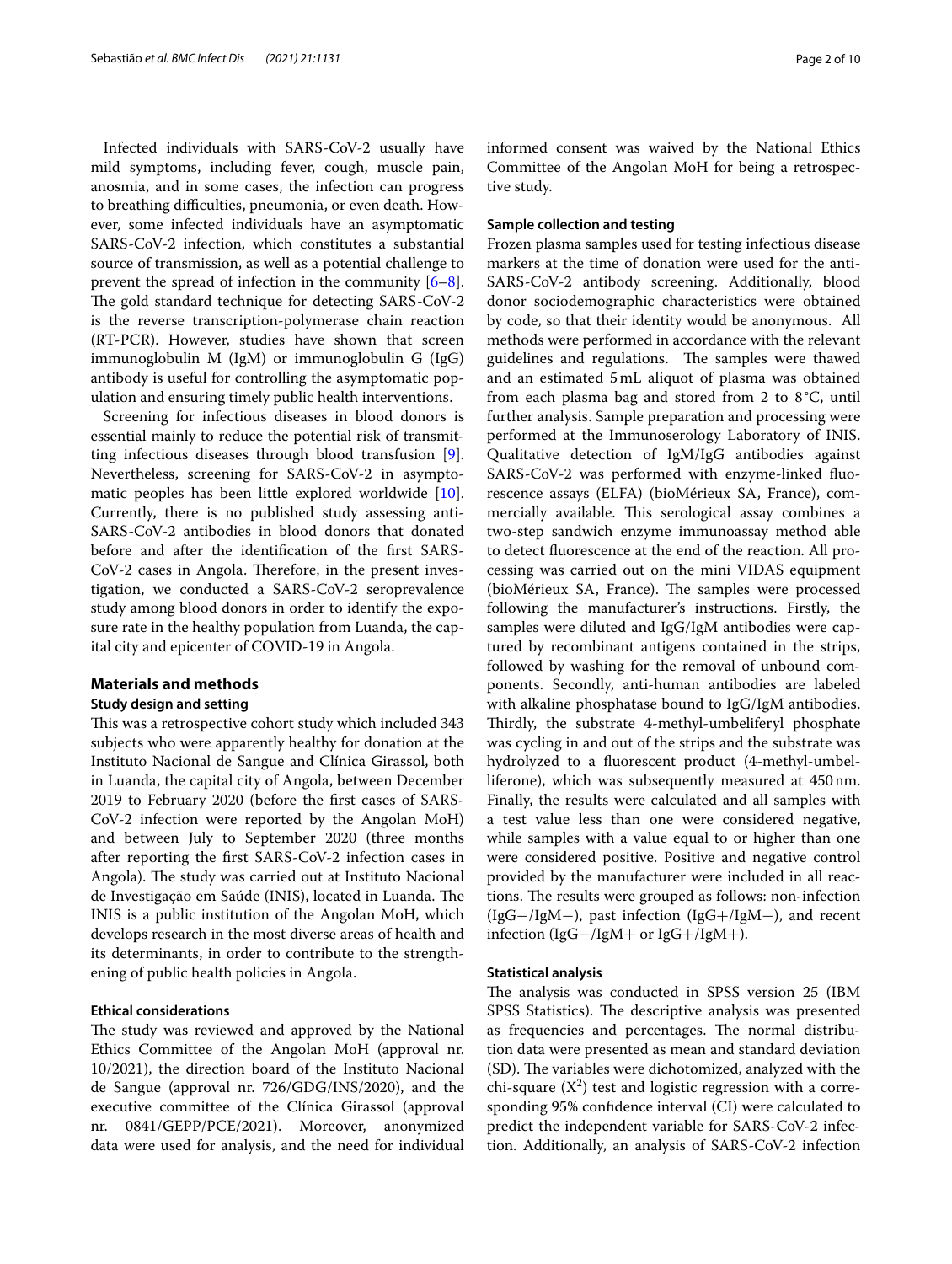was done by the period, in order to identify the possible period of introduction and dissemination of SARS-CoV-2 infection in Luanda, the epicenter of the COVID-19 pandemic in Angola. The reported p-value is two-tailed and was deemed statistically significant when  $p < 0.05$ .

#### **Results**

## **Seroprevalence and characteristics related to SARS‑CoV‑2 infection**

The putative characteristics related to SARS-CoV-2 among blood donors from Luanda are summarized in Table [1.](#page-3-0) This study included a total of 343 blood donors eligible for donation between December 2019–February 2020 and between July–September 2020. Age ranged from 18 to 61 years. The mean age of the blood donors was  $32 \pm 9$  years. Blood donors aged 20–40 years (81.3%, 279/343), men (93%, 319/343), living in non-urbanized areas (62.4%, 214/343), highly educated blood donors (76.8%, 195/343), employees (92.4%, 317/343) and family blood donors (85.7%, 294/343), were the most prevalent in the studied population. The overall seroprevalence of anti-SARS-CoV-2 antibodies was 4.7% (16/343). A total of 5/343 (1.5%) and 16/343 (4.7%) of the blood donors had IgM and IgG, respectively. About 3.2% (11/343) of the blood donors had a past infection and 1.5% (5/343) had a recent infection. High positivity rates against SARS-CoV-2 antibodies were observed in donors under the age of 20years (14.3%), in men (5%), in non-urbanized areas (5.6%), with a low educational level (10.2%), unemployed (7.7%), and family donors (5.1%). Past infection was more frequent among blood donors under the age of 20years (14.3%), in men (3.4%), non-urbanized areas (3.7%), in donors with a high educational level (4.6%), in unemployed donors (7.7%), and family donors (3.7%). On the other hand, recent infection was more frequent in donors over the age of 40 years (1.8%), in males (1.6%), in non-urbanized areas (1.9%), in donors with low educational levels (6.8%), employees (1.6%), and in the voluntary donors (2%). A statistically signifcant relationship was observed between the recent SARS-CoV-2 infection with educational level ( $p$ <0.05), while age, gender, area of residence, occupation, and donor category showed no relationship with recent infection  $(p>0.05)$ . Besides, no relationship was observed between age, gender, area of residence, educational level, occupation, and blood donor category with anti-SARS-CoV-2 positivity and/or past infection  $(p > 0.05)$ . We observed that blood donors under the age of 20years [OR: 4.58 (95% CI: 0.36–58.4),  $p=0.241$ ] and from non-urbanized areas [OR: 1.86 (95%) CI: 0.59–5.88),  $p=0.293$ ] presented a high risk for test positive against SARS-CoV-2 antibodies, compared to blood donors aged 20years and over and from urbanized areas, respectively. On the other hand, blood donors with a high level of education [OR: 0.48 (95% CI: 0.17–1.37), p=0.171], employed [OR: 0.55 (95% CI: 0.17–1.37), p=0.453], and volunteers [OR: 0.39 (95% CI: 0.05–3.00), p=0.364], presented a low risk of SARS-CoV-2 infection.

## **Relationship between ABO/RH blood group and SARS‑CoV‑2 infection**

The relationship between ABO/RH blood groups among blood donors from Luanda is summarized in Table [2](#page-4-0). Blood group O (63.6%, 218/343) and a positive RH factor (97.4%, 334/343), were the most frequent. According to blood group ABO/RH, blood group ORh+ (61.8%), ARh+  $(16.9\%)$ , and BRh+  $(15.7\%)$  were the most frequent. On the other hand, no blood donors had blood groups BRh– or ABRh–. The frequency of positivity for anti-SARS-CoV-2 antibodies was higher in blood group AB (20%) and less frequent in group O (3.2%). Negative donors to the RH factor showed 11.1% of anti-SARS-CoV-2 positivity, while positive donors to the RH factor accounted for 4.5%. According to the ABO/RH blood group, ARh− (33.3%) and ABRh+ (20%) blood donors showed high rates of positivity against the SARS-CoV-2 antibodies. Past infection was more frequent among blood group AB (20%), positive RH factor (3.3%), and blood group ABRh+ (20%), whereas recent infection was more frequent in blood group B (3.7%), in donors with negative RH factor (11.1%), and the blood group ARh− (33.3%). The ABO blood group was related to past infection ( $p=0.023$ ), the RH factor was related to recent infection ( $p=0.014$ ), while positivity against SARS-CoV-2 antibodies and recent infection were related with the ABO/RH blood group ( $p < 0.05$ ). The risk of SARS-CoV-2 infection was much higher in group AB [OR: 7.54 (95% CI: 1.35–42.2),  $p=0.022$ ], followed by groups A [OR: 2.12 (95% CI: 0.60–7.48), p=0.245] and B [ OR: 1.77 (95% CI: 0.44–7.10), p=0.418], compared with group O. The risk of SARS-CoV-2 infection was also high in donors with a negative RH factor [OR: 2.66 (95% CI: 0.31–22.7), p=0.371], in blood group ARh− [OR: 9.17 (95% CI: 0.64–132), p=0.103], group ABRh+ [OR: 4.58 (95% CI: 0.66–31.8),  $p=0.123$ ], and group BRh+ [OR: 1.08 (95% CI: 0.21–5.59), p=0.928]. On the other hand, a low risk of infection was observed in the blood group ORh + [OR: 0.63 (95% CI: 0.16–2.50),  $p = 0.507$ ].

## **Relationship between the period of time and SARS‑CoV‑2 infection**

The relationship between months and SARS-CoV-2 infection among blood donors from Luanda is summarized in Table [3.](#page-5-0) Blood donors carried out the donation in health units dedicated to blood collection and transfusion services during December 2019 (7.3%, 25/343), January 2020 (42.3% (145/343), February 2020 (12.2%,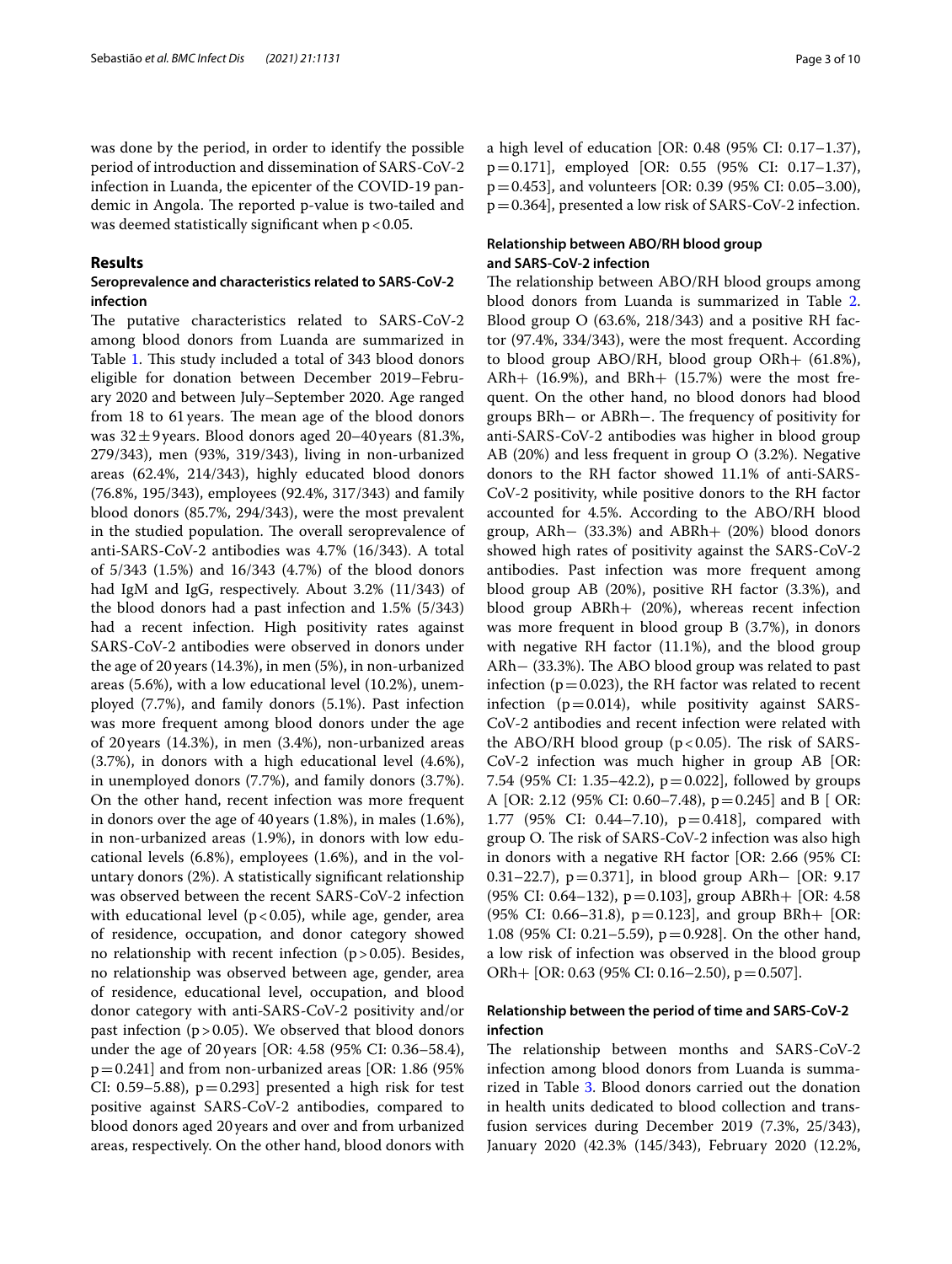| Independent variables                                         | N (%)      | Anti-SARS-C | oV-2 positivity |          | Past infection |         |          | Recent infection |               |          | Univariate analysis |                |
|---------------------------------------------------------------|------------|-------------|-----------------|----------|----------------|---------|----------|------------------|---------------|----------|---------------------|----------------|
|                                                               |            | No (%)      | Yes (%)         | p-value* | No (%)         | Yes (%) | p-value* | No (%)           | Yes (%)       | p-value* | OR (95% CI)         | p-value        |
| Overall                                                       | 343 (100)  | 327 (95.3)  | 16(4.7)         |          | 332 (96.8)     | 11(3.2) |          | 338 (98.5)       | 5(1.5)        |          |                     |                |
| Age groups                                                    |            |             |                 |          |                |         |          |                  |               |          |                     |                |
| < 20y                                                         | 7(2.0)     | 6(85.7)     | 1(14.3)         | 0.443    | 6(85.7)        | 1(14.3) | 0.206    | 7 (100)          | (0.0)0        | 0.933    | 4.58 (0.36-58.4)    | 0.241          |
| $20 - 40y$                                                    | 279 (81.3) | 266 (95.3)  | 13(4.7)         |          | 270 (96.8)     | 9(3.2)  |          | 275 (98.6)       | 4(1.1)        |          | $1.34(0.30 - 6.13)$ | 0.402          |
| >40                                                           | 57 (16.6)  | 55 (96.5)   | $2(3.5)$        |          | 56 (98.2)      | 1(1.8)  |          | 56 (98.2)        | 1(1.8)        |          | 00.1                | $\overline{1}$ |
| Gender                                                        |            |             |                 |          |                |         |          |                  |               |          |                     |                |
| Female                                                        | 24(7.0)    | 24 (100)    | 0(0.0)          | 0.261    | 24 (100)       | (0.0)   | 0.355    | 24 (100)         | 0(0.0)        | 0.537    | $0(0.0 - 0.0)$      | 0.998          |
| Male                                                          | 319 (93.0) | 303 (95.0)  | 16(5.0)         |          | 308 (96.6)     | 11(3.4) |          | 314 (98.4)       | 5(1.6)        |          | 00.1                | $\overline{1}$ |
| Residence area                                                |            |             |                 |          |                |         |          |                  |               |          |                     |                |
| Rural                                                         | 214 (62.4) | 202 (94.4)  | 12(5.6)         | 0.286    | 206 (96.3)     | 8(3.7)  | 0.472    | 210 (98.1)       | $(6.1)$ $\pm$ | 0.413    | 1.86 (0.59-5.88)    | 0.293          |
| Urban                                                         | 129 (37.6) | 125 (96.9)  | 4(3.1)          |          | 126 (97.7)     | 3(2.3)  |          | 128 (99.2)       | (0.8)         |          | 00.1                | $\overline{1}$ |
| Educational level <sup>#</sup>                                |            |             |                 |          |                |         |          |                  |               |          |                     |                |
| $\geq$                                                        | 59 (23.2)  | 53 (89.8)   | 6(10.2)         | 0.163    | 57 (96.6)      | 2(3.4)  | 0.685    | 55 (93.2)        | 4(6.8)        | 0.002    | 0.001               |                |
| High                                                          | 195 (76.8) | (676) 581   | 10(5.1)         |          | 186 (95.4)     | 9(4.6)  |          | 94 (99.5)        | (0.5)         |          | $0.48(0.17 - 1.37)$ | 0.171          |
| Occupation                                                    |            |             |                 |          |                |         |          |                  |               |          |                     |                |
| Unemployed                                                    | 26 (7.6)   | 24 (92.3)   | $2\ (7.7)$      | 0.446    | 24 (92.3)      | 2(7.7)  | 0.177    | 26 (100)         | 0(0.0)        | 0.519    | 00.1                |                |
| Employed                                                      | 317 (92.4) | 303 (95.6)  | 14(4.4)         |          | 308 (97.2)     | 9(2.8)  |          | 312 (98.4)       | 5(1.6)        |          | $0.55(0.12 - 2.58)$ | 0.453          |
| Donor category                                                |            |             |                 |          |                |         |          |                  |               |          |                     |                |
| Voluntary                                                     | 49 (14.3)  | 48 (98.0)   | (2.0)           | 0.347    | 49 (100)       | 0(0.0)  | 0.169    | 48 (98.0)        | 1(2.0)        | 0.713    | $0.39(0.05 - 3.00)$ | 0.364          |
| Family                                                        | 294 (85.7) | 279 (94.9)  | 15(5.1)         |          | 283 (96.3)     | 11(3.7) |          | 290 (98.6)       | 4 (1.4)       |          | $\frac{8}{100}$     | $\mathbf{I}$   |
| Past infection (IgG+/IgM-) and Recent infection (IgG-/IgM+ or |            |             | $(400 + 56)$    |          |                |         |          |                  |               |          |                     |                |
| The bold number was statistically significant ( $p < 0.05$ )  |            |             |                 |          |                |         |          |                  |               |          |                     |                |
| *Chi-square test (X <sup>2</sup> )                            |            |             |                 |          |                |         |          |                  |               |          |                     |                |
| # Missing values: 89                                          |            |             |                 |          |                |         |          |                  |               |          |                     |                |

Sebastião *et al. BMC Infect Dis (2021) 21:1131* Page 4 of 10

<span id="page-3-0"></span>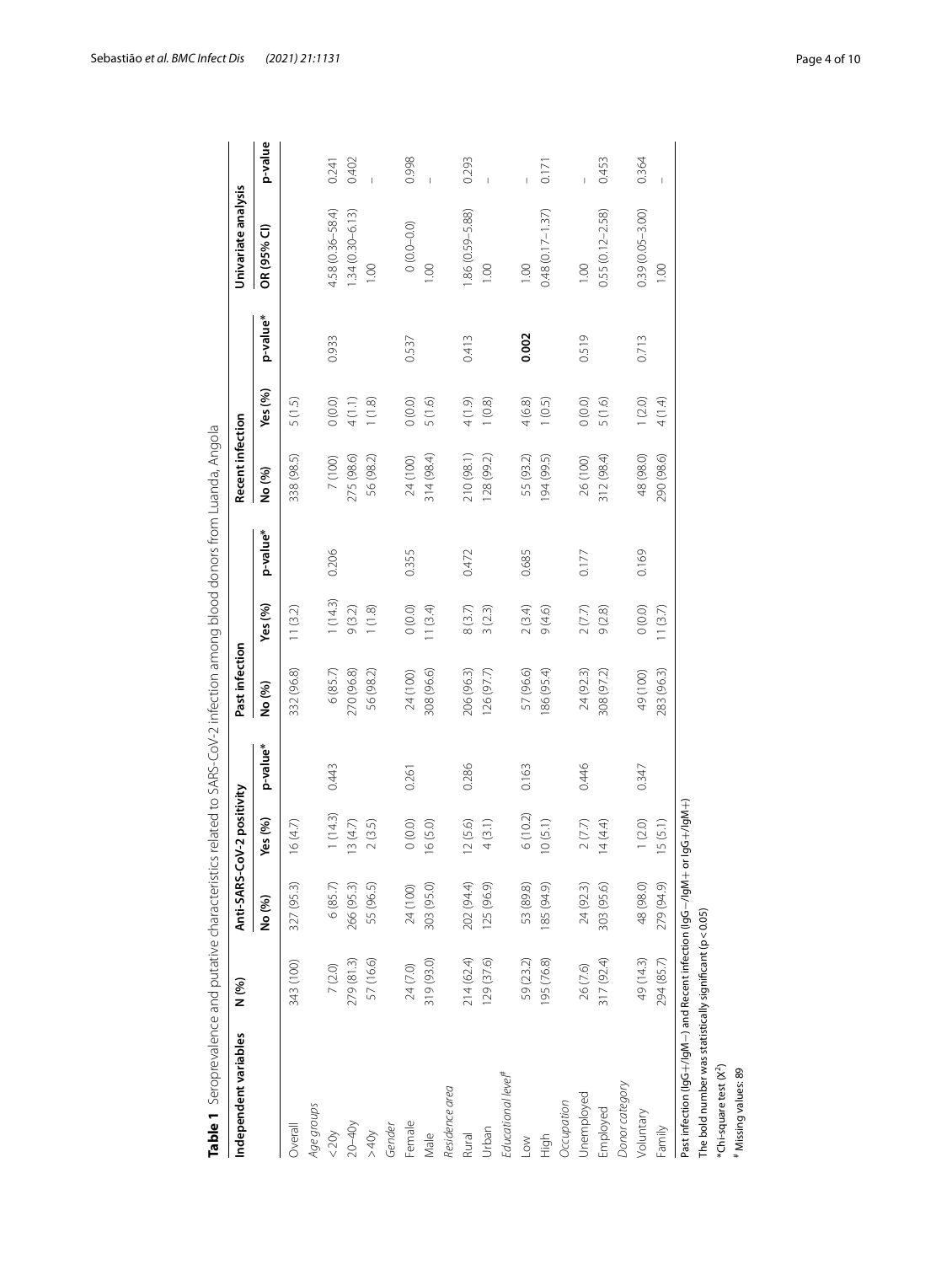<span id="page-4-0"></span>

|                    | N (%)      |            | Anti-SARS-CoV-2 positivity |          | Past infection |          |          | Recent infection  |          |          | Univariate analysis |         |
|--------------------|------------|------------|----------------------------|----------|----------------|----------|----------|-------------------|----------|----------|---------------------|---------|
|                    |            | No (%)     | Yes (%)                    | p-value* | No (%)         | Yes (%)  | p-value* | No (%)            | Yes (%)  | p-value* | OR (95% CI)         | p-value |
| ABO blood group    |            |            |                            |          |                |          |          |                   |          |          |                     |         |
|                    | 61 (17.8)  | 57 (93.4)  | 4(6.6)                     | 0.075    | 59 (96.7)      | 2(3.3)   | 0.023    | 59 (96.7)         | 2(3.3)   | 0.174    | $2.12(0.60 - 7.48)$ | 0.245   |
|                    | 54 (15.7)  | 51 (94.4)  | 3(5.6)                     |          | 53 (98.1)      | (1.9)    |          | 52 (96.3)         | 2(3.7)   |          | $.77(0.44 - 7.10)$  | 0.418   |
| ₽                  | 10(2.9)    | 8 (80.0)   | 2(20.0)                    |          | 8 (80.0)       | 2(20.0)  |          | 10 (100)          | 0(0.0)   |          | $7.54(1.35 - 42.2)$ | 0.022   |
|                    | 218 (63.6) | 211 (96.8) | 7(3.2)                     |          | 212 (97.2)     | 6(2.8)   |          | <b>217 (99.5)</b> | (0.5)    |          | $\frac{8}{1}$       |         |
| RH blood group     |            |            |                            |          |                |          |          |                   |          |          |                     |         |
| RH-                | 9(2.6)     | 8 (88.9)   | 1(11.1)                    | 0.353    | 9 (100)        | (0.0)0   | 0.580    | 8(88.9)           | 1(11.1)  | 0.014    | 2.66 (0.31 - 22.7)  | 0.371   |
| $+$<br>$+$<br>$+$  | 334 (97.4) | 319 (95.5) | 5 (4.5)                    |          | 323 (96.7)     | 11(3.3)  |          | 330 (98.8)        | 4(1.2)   |          | 00.1                |         |
| ABO/RH blood group |            |            |                            |          |                |          |          |                   |          |          |                     |         |
| $ARh +$            | 58 (16.9)  | 55 (94.8)  | 3(5.2)                     | 0.033    | 56 (96.6)      | 2(3.4)   | 0.081    | 57 (98.3)         | $(1.7)$  | 0.001    | 0.00                |         |
| $ARh-$             | 3(0.9)     | 2(66.7)    | 1(33.3)                    |          | 3(100)         | $0(0.0)$ |          | 2(66.7)           | 1(33.3)  |          | $9.17(0.64 - 132)$  | 0.103   |
| BRh+               | 54 (15.7)  | 51 (94.4)  | 3(5.6)                     |          | 53 (98.1)      | (1.9)    |          | 52 (96.3)         | $2(3.7)$ |          | $1.08(0.21 - 5.59)$ | 0.928   |
| $BRh-$             | (0.0)0     | (0.0)0     | (0.0)                      |          | $0(0.0)$       | (0.0)    |          | (0.0)             | $0.00$   |          |                     |         |
| ABRh+              | 10(2.9)    | 8(80.0)    | 2(20.0)                    |          | 8(80.0)        | 2(20.0)  |          | 10(100)           | $0.00$   |          | 4.58 (0.66-31.8)    | 0.123   |
| ABRh-              | 0(0.0)     | (0.0)      | $0(0.0)$                   |          | $0(0.0)$       | (0.0)    |          | (0.0)             | $0.00$   |          |                     |         |
| ORh +              | 212 (61.8) | 205 (96.7) | 7(3.3)                     |          | 206 (97.2)     | $6(2.8)$ |          | 211 (99.5)        | (0.5)    |          | $0.63(0.16 - 2.50)$ | 0.507   |
| ORh-               | 6(1.7)     | 6 (100)    | 0(0.0)                     |          | 6 (100)        | (0.0)0   |          | 6(100)            | (0.0)    |          | $0(0.0 - 0.0)$      | 0.999   |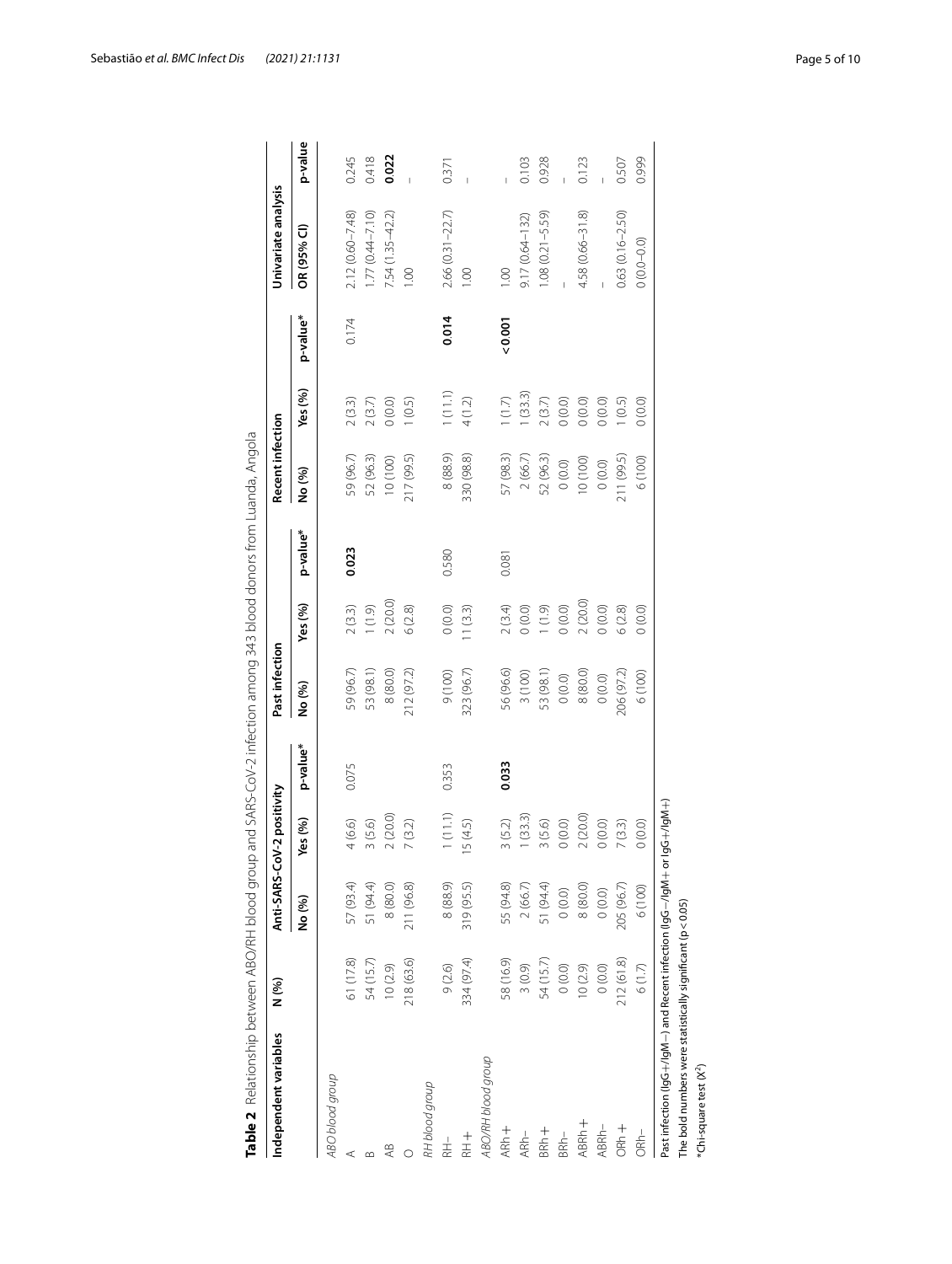| 2019-2020<br>Months                                                      | N (%)      |           | Anti-SARS-CoV-2 positivity |          | Past infection |         |          | <b>Recent infection</b> |           |          | Univariate analysis |         |
|--------------------------------------------------------------------------|------------|-----------|----------------------------|----------|----------------|---------|----------|-------------------------|-----------|----------|---------------------|---------|
|                                                                          |            | No (%)    | (%)<br>Yes                 | p-value* | No (%)         | Yes (%) | p-value* | No (%)                  | Yes $(%)$ | p-value* | OR (95% CI)         | p-value |
| December/2019                                                            | 25 (7.3)   | 25 (100)  | (0.0)                      | 0.001    | 25 (100)       | (0.0)   | 0.001    | 25 (100)                | (0.0)0    | 0.452    | $(0.0 - 0.0)$       | 0.998   |
| January/2020                                                             | 145 (42.3) | 44 (99.3) | (0.7)                      |          | (100) 541      | $0.00$  |          | 44 (99.3)               | (0.7)     |          | $0.03(0.0 - 0.22)$  | 0.001   |
| February/2020                                                            | 42 (12.2)  | 42 (100)  | 0(0.0)                     |          | 42 (100)       | $0.00$  |          | 42 (100)                | 0(0.0)    |          | $(0.0 - 0.0)$       | 0.997   |
| uly/2020                                                                 | 52 (15.2)  | 51 (98.1) | (1.9)                      |          | 52 (100)       | 0(0.0)  |          | 51 (98.1)               | (0.9)     |          | 0.08 (0.01-0.63)    | 0.017   |
| August/2020                                                              | 24 (7.0)   | 21 (87.5) | 3(12.5)                    |          | 22 (91.7)      | 2(8.3)  |          | 23 (95.8)               | (4.2)     |          | $0.57(0.14 - 2.27)$ | 0.426   |
| September/2020                                                           | 55 (16.0)  | 44 (80.0) | 1(20.0)                    |          | 46 (83.6)      | 9(16.4) |          | 53 (96.4)               | 2(3.6)    |          |                     |         |
| Past infection (lgG+/lgM-) and Recent infection (lgG-/lgM+ or lgG+/lgM+) |            |           |                            |          |                |         |          |                         |           |          |                     |         |
| The bold numbers were statistically significant ( $p < 0.05$ )           |            |           |                            |          |                |         |          |                         |           |          |                     |         |
| *Chi-square test (X <sup>2</sup> )                                       |            |           |                            |          |                |         |          |                         |           |          |                     |         |

<span id="page-5-0"></span>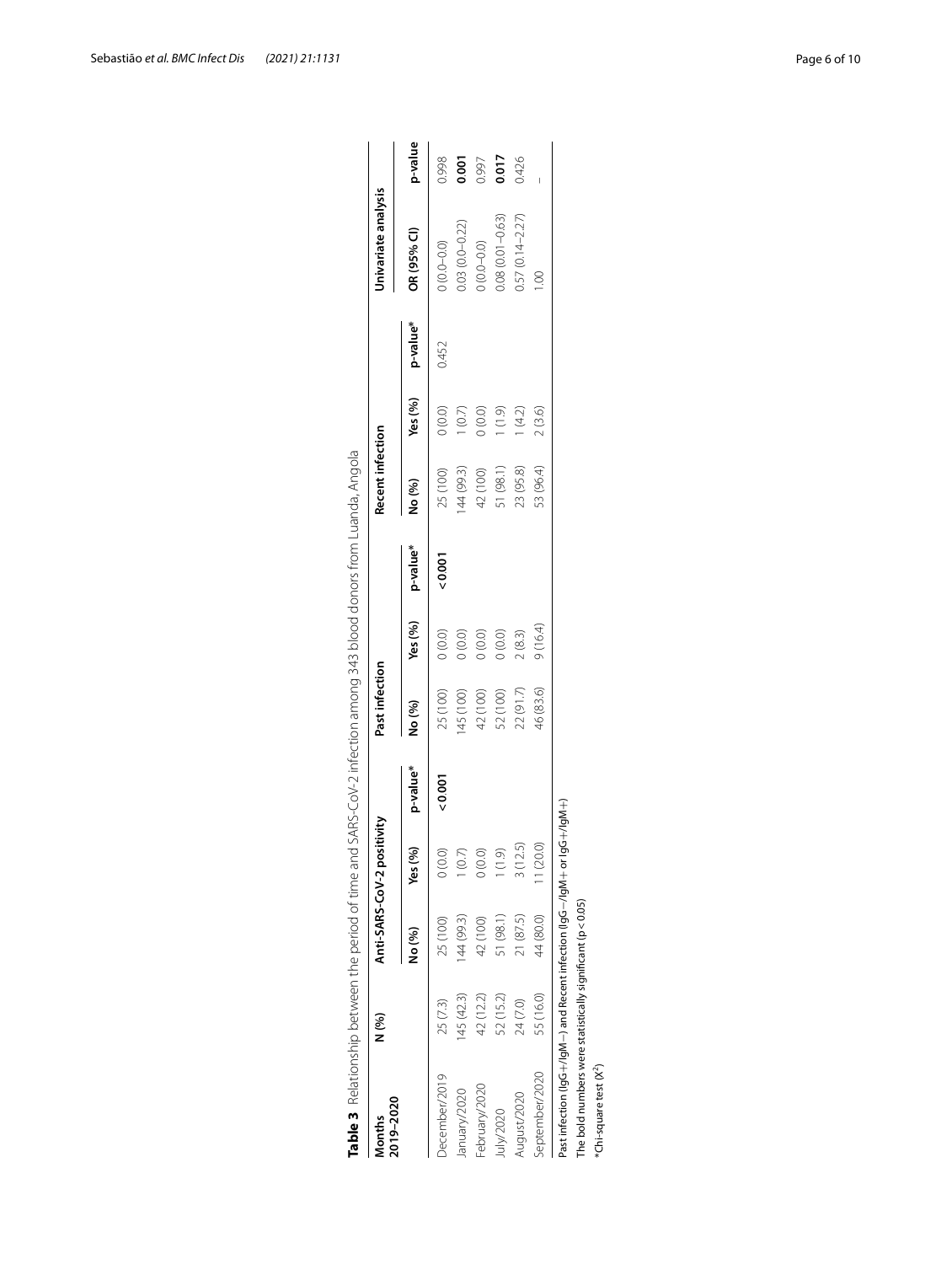42/343), July 2020 (15.2%, 52/343), August 2020 (7%, 24/343), and September 2020 (16%, 55/343). Our study detected antibodies against SARS-CoV-2 in blood donors who carried out donations in January 2020 (0.7%), July 2020 (1.69%), August 2020 (12.5%), and September 2020  $(20%)$ . The past infection was detected in August 2020 (8.3%) and September 2020 (16.4%), while the recent infection was detected in January 2020 (0.7%), July 2020 (1.9%), August 2020 (4.2%), and September 2020 (3.6%). All months included in this study before September 2020 presented a low risk of SARS-CoV-2 infection (0–12.5%). The risk of infection has increased almost 20 times, from the introduction of SARS-CoV-2 in January 2020 (OR: 0.03,  $p = 0.001$ ) to August 2020 (OR: 0.08,  $p = 0.426$ ).

#### **Discussion**

Seroprevalence studies of anti-SARS-CoV-2 antibodies can be used to estimate the cumulative number of SARS-CoV-2 infections in the population. Moreover, the antibody profle against SARS-CoV-2 in samples from healthy blood donors could represent the epidemiological situation of the population at the time of donation. To the best of our knowledge, this is the frst study that assessed exposure to SARS-CoV-2 infection in a random sample of healthy blood donors who donated preand post-identifcation of the frst cases of SARS-CoV-2 infection in Angola. In this survey of SARS-CoV-2 antibodies in blood donors, we found an overall seroprevalence of 4.6%, being that 1.5% positive to IgM and/or 4.7% positive to IgG. It is possible that some of these positive donors had asymptomatic SARS-CoV-2 infection, however, we cannot exclude the possibility that these donors were infectious at the time of donation. This prevalence is higher than the global prevalence of SARS-CoV-2 in Angola reported by WHO (0.02%) [\[5](#page-8-4)], but it is low compared to the result observed in a previous study carried out in Luanda by our research team  $(14.3%)$  [[11\]](#page-8-9). The seroprevalence observed in our study is comparable to that observed in a large populationbased seroepidemiological study in New York (6.9%) [\[12](#page-9-0)], Spain (5.0%) [\[13\]](#page-9-1), Switzerland (4.8%) [\[14](#page-9-2)], and China (3.2%) [[15\]](#page-9-3). Regarding blood donors, our results were high compared to the results observed in blood donors from Brazil (3.3%) [[9\]](#page-8-7), Italy (2.9%) [\[16\]](#page-9-4), Denmark (1.9%) [[17\]](#page-9-5), Saudi Arabia (1.4%) [\[18](#page-9-6)], and Germany (0.91%) [\[19](#page-9-7)], but it was less than the results obtained in previous studies carried out with blood donors from Pakistan (21.4%) [[20\]](#page-9-8) and South Africa  $(31.8-62.5%)$  [\[21](#page-9-9)]. These differences in antibody seroprevalence might refect a diferent epidemiological status between the countries. Although it is difficult to extrapolate the results of our study for the whole population from Luanda, they could suggest that SARS-CoV-2 was much more widespread than the results of the RT-PCR test showed, since these RT-PCR tests targeted symptomatic individuals, confrmed case contacts as well as individuals residing in regions with high transmission rate. This hypothesis is strongly supported, since our study showed laboratory evidence of recent SARS-CoV-2 infection (IgG+/IgM+) in January 2020 (Table [3\)](#page-5-0), despite the RT-PCR tests carried out by the Angolan Ministry of Health present the frst cases of SARS-CoV-2 infection only in March 2020 [\[4\]](#page-8-3). On the other hand, the SARS-CoV-2 infection detected in January 2020 in our study, was from an Angolan individual, resident in Luanda who has not traveled to any country with active transmission of SARS-CoV-2 before or in January 2020, as well as it had no epidemiological link with suspected individuals. Therefore, these findings could indicate that Angola already had SARS-CoV-2 infections, since January 2020, with community circulation among healthy and asymptomatic individuals before the severe cases of COVID-19 could be observed. Besides, our study showed an extremely significant increase  $(p < 0.001)$  in SARS-CoV-2 infection from 0.7% in January 2020 to 20% in September 2020 (Table [3](#page-5-0)). As expected, we observed an increase in seroprevalence over time (from January to September 2020), which can be attributed to the fact that the epidemic curve was on the rise since the introduction of the frst cases of SARS-CoV-2 in Angola. Once again, it is worth mentioning that this increase in the seroprevalence of anti-SARS-CoV-2 might be the result of the rapid spread of SARS-CoV-2 infection in the community. Our results also showed that between January to September 2020, SARS-CoV-2 infection evolved mainly from non-urbanized regions (5.6%) to urbanized regions  $(3.1\%)$ . This hypothesis is also supported by the fact that the rate of recent infection in non-urbanized regions (1.9%) is higher compared to the rate observed in urbanized regions (0.8%), although the diference is not signifcant ( $p=0.413$ ). Also, our study showed that the risk of SARS-CoV-2 infection was 1.86 times in non-urbanized regions when compared to urbanized regions (Table [1](#page-3-0)). Weak basic sanitation and low socioeconomic status could help explain the increase in SARS-CoV-2 infections in non-urbanized regions of Luanda since in these regions, the population might have economic difficulties which prevent the acquisition of protective materials or the fulfllment of social isolation to prevent the spread of SARS-CoV-2 infection.

All blood donors who tested positive for SARS-CoV-2 in our study were male (Table [1](#page-3-0)). Despite no observed signifcance (p>0.05), other studies have also observed a higher rate of SARS-CoV-2 infection in male blood donors compared to female blood donors [\[22](#page-9-10)]. One of the possible explanations is the fact that the majority of blood donors in Luanda are male (93%) compared to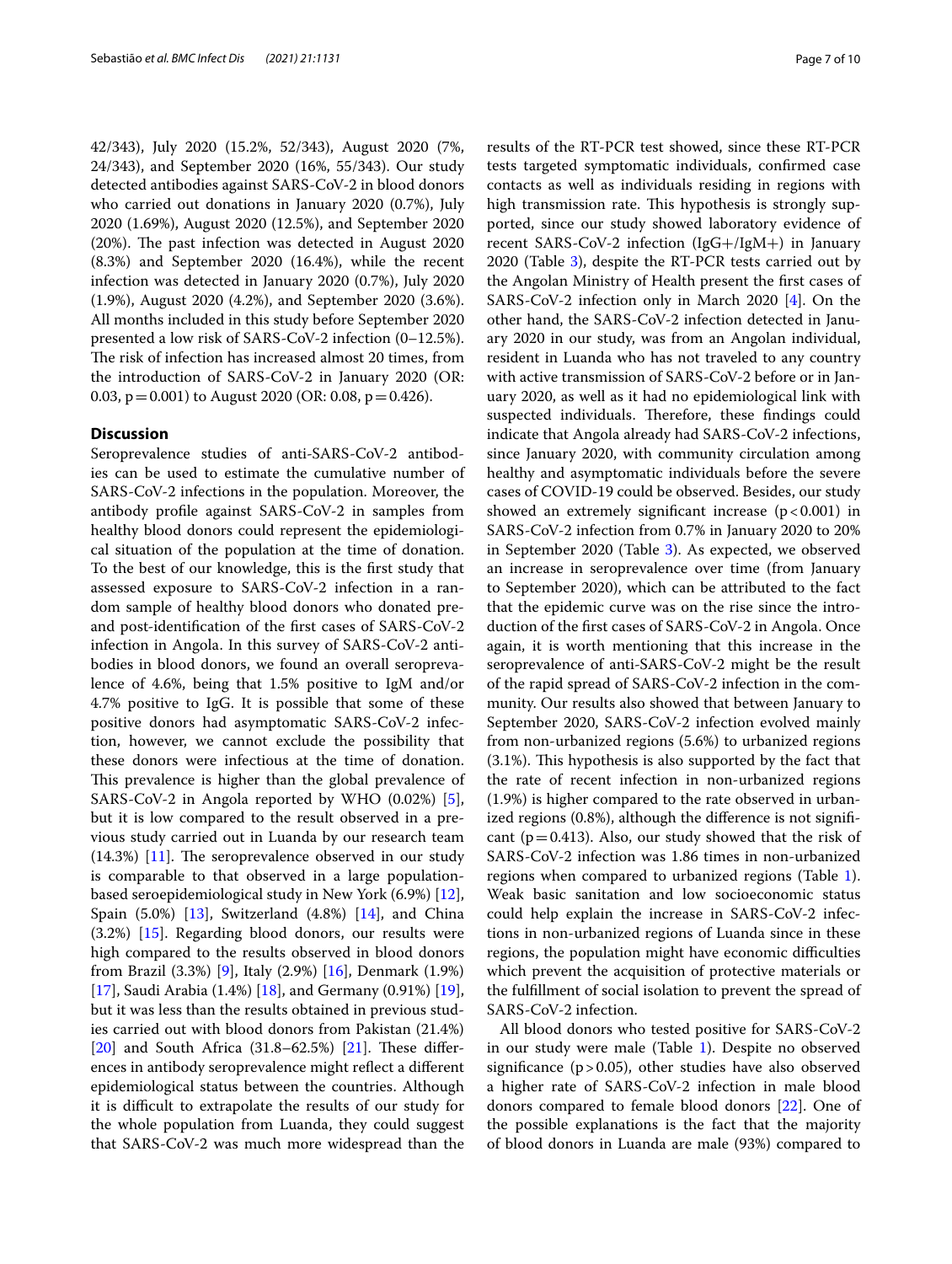female (7%). A higher frequency of male blood donors has also been observed in Pakistan [[20\]](#page-9-8). In Angola, the population up to 14years old represents 47%, from 15 to 64years old it represents 50% and equal to or above 65years old represents only 2% of the population [\[23](#page-9-11)]. These data are similar to those observed in Kenya, where also only 3% of the population constitutes the age group above or equal to 65years old, but it difers from the fndings of a study carried out in Italy, where more than 20% of the population he was 65years of age or older  $[24]$  $[24]$ . The fact that the majority of the Angolan population is under the age of 65years could help explain the increase in asymptomatic cases as well as the reduction of severe cases or deaths related to COVID-19 in the Angolan community [\[5](#page-8-4)]. Consequently, the demographic age pyramid in Angola results in a group of individuals at a younger age vulnerable to SARS-CoV-2 infection. For example, in our previous study, we showed that the infection rate as well as the risk of infection in the general population of Luanda, increases with increasing age [[11\]](#page-8-9), however, in this study, we showed that the risk of exposure reduces with increasing age (14.3% for blood donors under 20years old and 3.5% for blood donors over 40years old). Furthermore, blood donors under the age of 20years had a higher risk of SARS-CoV-2 infection (OR: 4.58,  $p=0.241$ ), compared to blood donors over the age of 20years (Table [1](#page-3-0)). Our study already expected greater seroprevalence in younger donors, since in addition to being more likely to get around, make up the core of the workforce, which increases the exposure rate to SARS-CoV-2 despite the social distance imposed by health authorities. A study carried out with blood donors from Brazil [[9\]](#page-8-7) and Kenya [[24\]](#page-9-12) also observed a reduction in the SARS-CoV-2 infection rate with increasing age, while contrary results in which adult individuals were more exposed were observed in Denmark [\[17\]](#page-9-5), Saudi Arabia [[18\]](#page-9-6), and Iran [\[25](#page-9-13)].

We already expected higher seroprevalence and risk of SARS-CoV-2 infection among less-educated blood donors, in non-urbanized regions, unemployed, and family blood donors of patients who might receive the donated blood components (Table [1\)](#page-3-0). Due to sociodemographic characteristics, these groups of individuals belong to a low socioeconomic stratum, lived in dwellings without a basic sanitation system, and have high difficulty in fulflling social distance or adhering to basic hygiene measures to control SARS-CoV-2 dissemination. Unlike other studies in which seroprevalence estimates did not vary by occupation [\[25\]](#page-9-13), our results indicate a higher risk of infection in unemployed blood donors compared to employed blood donors, which is diferent from the results obtained in South Africa, where high seroprevalence of SARS-CoV-2 was observed in employed [\[26](#page-9-14)].

On the other hand, similar to our study, where infection in highly educated blood donors was lower (OR: 0.48,  $p=0.171$ ), a study carried out in Brazil reported a high risk of infection in blood donors with low education (OR: 1.72,  $p=0.011$ ) [\[9](#page-8-7)]. Furthermore, we observed a higher risk in non-urbanized regions (OR: 1.86,  $p = 0.293$ ) and in Brazil, they observed less risk in urbanized regions (OR: 0.86,  $p=0.464$ ) [\[9](#page-8-7)], indicating on the one hand that individuals with high socioeconomic status tend to comply more with the measures imposed by health facilities to prevent the dissemination of the SARS-CoV-2 infection and on the other hand that the infection might be easily controlled in the population with a high socioeconomic level. However, results contrary to those observed in our study and Brazil were observed in Canada, where blood donors from underserved areas did not have signifcantly higher rates of SARS-CoV-2 infection compared to blood donors from more affluent neighborhoods [[22](#page-9-10)].

Recent studies have shown the existence of an association between ABO blood groups with SARS-CoV-2 and another coronavirus [[27](#page-9-15), [28](#page-9-16)]. We observed a signifcant diference between ABO/RH blood groups with SARS-CoV-[2](#page-4-0) infection ( $p=0.033$ ) (Table 2). Similar to that reported in previous studies [[20](#page-9-8)], we found that blood group A increases the risk of SARS-CoV-2 infection, whereas blood group O decreases the risk of SARS-CoV-2 infection (Table [2](#page-4-0)). Within-group A, we observed an increase from 5.2% in ARh+ to 33.3% in ARh−, while all non-A groups had a decrease from the Rh+ to the Rh−, for example, group B decreased from 5.6% (BRh+) to 0% (BRh−), blood group AB decreased from 20% (ABRh+) to 0% (ABRh−), and blood group O decreased from  $3.3\%$  (ORh+) to 0% (ORh−). The reason for the high risk of SARS-CoV-2 infection in blood group A compared to all non-A groups remains unknown and needs further investigation, although some studies showed that the protection mechanism of circulating anti-A antibodies inhibits the interaction between SARS-CoV-2 and the ACE2 receptor [[27–](#page-9-15)[30](#page-9-17)]. Consequently, blood group A individuals might need reinforcing protection to reduce the chance of getting the SARS-CoV-2 infection or in case of infection, reinforcement of clinical surveillance and aggressive treatment to avoid the severity of the infection. However, further studies on the relationship between ABO/RH blood groups, the COVID-19 severity, and clinical outcome should be carried out to support Angolan health authorities in defning strategies able to reduce the COVID-19 severity according to ABO/ RH blood group.

It is worth mentioning that our study is accompanied by limitations especially regarding the representativeness of the population. Therefore, patterns of SARS-CoV-2 susceptibility among blood donors might difer from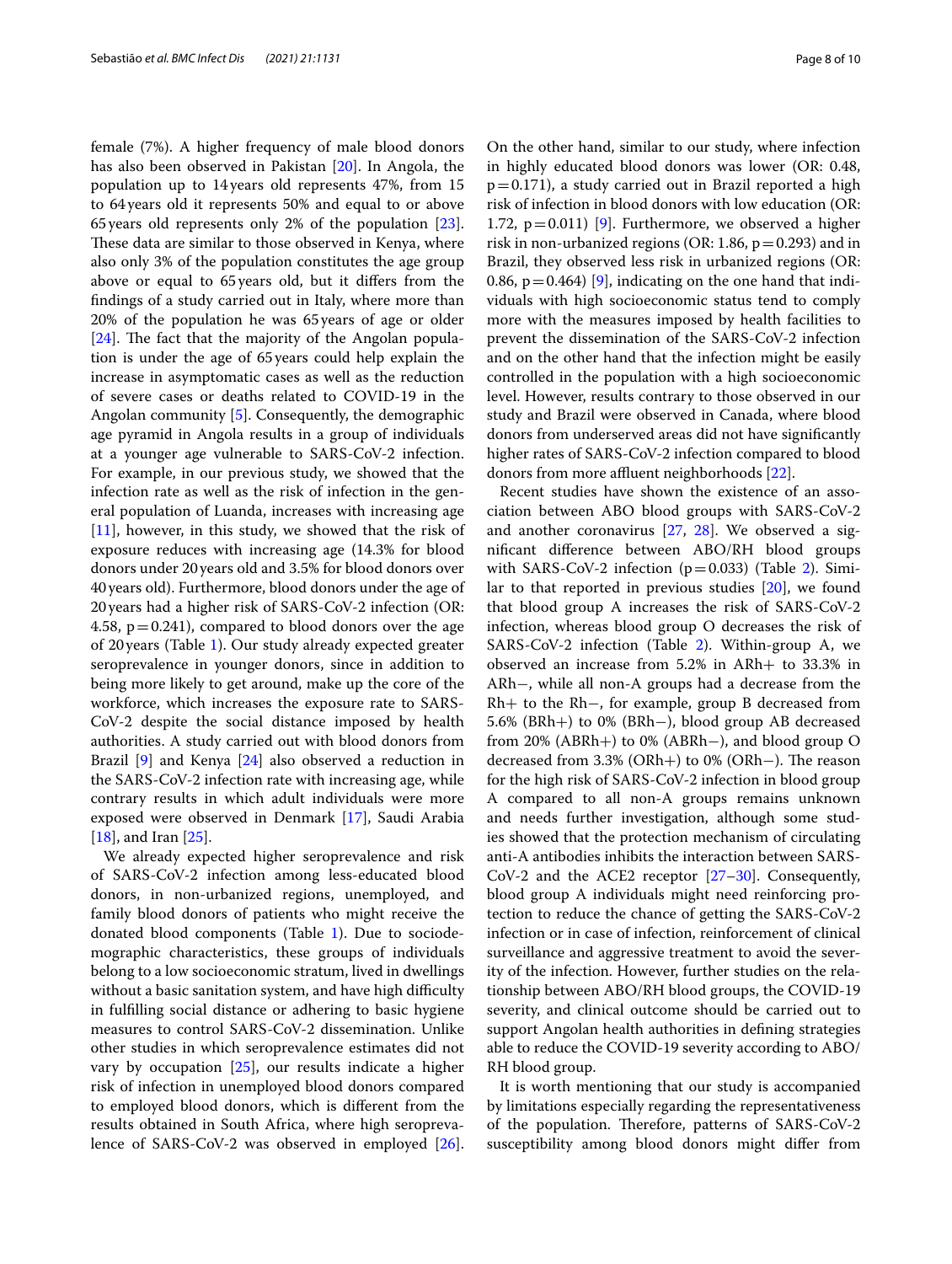the general population. In this study, young people and adults aged ranging between 18 and 61 years, are overrepresented compared to the underrepresented group which included children, the elderly, and individuals with some limitation or infectious disease. Furthermore, were not performed viral load, antibody cross-reactivity, and screening with other tests with high sensitivity and/ or specifcity in the reactive and non-reactive samples of this study as well as we did not perform antibody titer quantifcation due to resource limitations. Based on these limitations, our results might suggest the possibility of numerous unreported cases of SARS-CoV-2 infection during the period in which these blood donors donated blood in Luanda. Moreover, since the products derived from the transfusions of these blood donors are indicated for immunodefcient patients and other therapeutic and/ or prophylactic approaches, we suggest that the Angolan Ministry of Health should consider the possibility to screen IgG and IgM antibodies in all blood donation candidates before performing blood donation to prevent transmission of the virus through blood transfusion in Angola. Despite this, our fndings encourage further studies with blood donors and/or other groups from different regions of Angola.

## **Conclusions**

The data obtained from the present study provide an estimate of the exposure to SARS-CoV-2 infection among healthy blood donors in Luanda, the capital city of Angola. Moreover, our results indicate that (i) SARS-CoV-2 might have been introduced in January 2020, (ii) SARS-CoV-2 seroprevalence has increased over a period of time, and (iii) the exposure rate might be higher than that reported based on the molecular assay. Continuous screening for anti-SARS-CoV-2 in blood donors and/or other groups could be an important tool to monitor the extent of the SARS-CoV-2 infection and support authorities in decision-making for the management of the COVID-19 pandemic in Angola.

#### **Acknowledgements**

Thanks to the Ministry of Health of Angola and partners for logistic support. Thanks to the research team of INIS, CISA, Instituto Nacional de Sangue, and Clínica Girassol for the data collection, technical support, and laboratory procedure. Moreover, to thank Joana Sebastião for her scientifc and logistic support.

#### **Authors' contributions**

Conceptualisation: CSS, ZN, JNV, and JM. Data curation: CSS, ZN, JNV, and JM. Formal analysis: CSS, ZN, JNV, and JM. Investigation: CSS, MG, CG, RVD, JQ, EL, and DA. Project administration: CSS, AS, AT, EM, DM, AM, ZD, JP, ZN, JNV, and JM. Supervision: CSS, ZN, JNV, and JM. Validation: CSS, ZN, JNV, and JM. Writing—original draft: CSS. Writing— review and editing: CSS, ZN, JNV, and JM. All authors have read and approved the fnal manuscript.

#### **Funding**

The authors received no specifc funding for this work.

#### **Availability of data and materials**

All relevant data are within the paper.

#### **Declarations**

#### **Ethics approval and consent to participate**

The study was reviewed and approved by the National Ethics Committee of the Ministry of Health of Angola (approval nr. 10/2021), the direction board of the Instituto Nacional de Sangue (approval nr. 726/GDG/INS/2020), and by the executive committee of the Clínica Girassol (approval nr. 0841/GEPP/ PCE/2021). Moreover, anonymized data were used for analysis, and the need for individual informed consent was waived by the National Ethics Committee of the Ministry of Health of Angola for being a retrospective study.

#### **Consent for publication**

Not applicable.

#### **Competing interests**

The authors declare that they have no competing interests.

#### **Author details**

<sup>1</sup> Instituto Nacional de Investigação em Saúde (INIS), Luanda, Angola. <sup>2</sup> Centro de Investigação em Saúde de Angola (CISA), Caxito, Angola. <sup>3</sup>Instituto Superior de Ciências da Saúde (ISCISA), Universidade Agostinho Neto (UAN), Luanda, Angola. <sup>4</sup>Instituto Nacional de Sangue, Ministry of Health, Luanda, Angola.<br><sup>5</sup>Clínica Girassol, Ministry of Health, Luanda, Angola, <sup>6</sup>Eaculdade de Medici Clínica Girassol, Ministry of Health, Luanda, Angola. <sup>6</sup>Faculdade de Medicina, Universidade Agostinho Neto (UAN), Luanda, Angola.

## Received: 20 April 2021 Accepted: 25 October 2021

#### **References**

- <span id="page-8-0"></span>1. Zhu N, Zhang D, Wang W, Li X, Yang B, Song J, et al. A novel coronavirus from patients with pneumonia in China, 2019. N Engl J Med. 2020;382:727–33.
- <span id="page-8-1"></span>2. Li Q, Guan X, Wu P, Wang X, Zhou L, Tong Y, et al. Early transmission dynamics in Wuhan, China, of novel coronavirus–infected pneumonia. N Engl J Med. 2020;382:1199–207.
- <span id="page-8-2"></span>3. World Health Organization. COVID-19 Weekly Epidemiological Update. WHO. 2020; November:1;4. [https://www.who.int/docs/default-source/](https://www.who.int/docs/default-source/coronaviruse/situation-reports/20201012-weekly-epi-update-9.pdf) [coronaviruse/situation-reports/20201012-weekly-epi-update-9.pdf.](https://www.who.int/docs/default-source/coronaviruse/situation-reports/20201012-weekly-epi-update-9.pdf)
- <span id="page-8-3"></span>4. Ministério da Saúde de Angola. Pandemia da COVID-19 em Angola. Boletin informativo 269: 16 de outubro de 2020. 2020;:58–9.
- <span id="page-8-4"></span>5. World Health Organization. Weekly epidemiological update on COVID-19 - 6 April 2021. World Heal Organ. 2021; December:1–3. [https://www.](https://www.who.int/docs/default-source/coronaviruse/situation-reports/weekly_epidemiological_update_22.pdf) [who.int/docs/default-source/coronaviruse/situation-reports/weekly\\_](https://www.who.int/docs/default-source/coronaviruse/situation-reports/weekly_epidemiological_update_22.pdf) [epidemiological\\_update\\_22.pdf.](https://www.who.int/docs/default-source/coronaviruse/situation-reports/weekly_epidemiological_update_22.pdf)
- <span id="page-8-5"></span>6. Jin ZJ, Dong X, Yuan CY, Dong YY, Bin YY, Qin YY, et al. Clinical characteristics of 140 patients infected with SARS-CoV-2 in Wuhan, China. Allergy Eur J Allergy Clin Immunol. 2020;75:1730–41.
- 7. Zhou F, Yu T, Du R, Fan G, Liu Y, Liu Z, et al. Clinical course and risk factors for mortality of adult inpatients with COVID-19 in Wuhan, China: a retrospective cohort study. Lancet. 2020;395:1054–62. doi[:https://doi.](https://doi.org/10.1016/S0140-6736(20)30566-3) [org/10.1016/S0140-6736\(20\)30566-3](https://doi.org/10.1016/S0140-6736(20)30566-3).
- <span id="page-8-6"></span>8. Guan WJ, Ni ZY, Hu Y, Liang WH, Ou CQ, He JX, et al. Clinical characteristics of coronavirus disease 2019 in China. N Engl J Med. 2020;382:1708–20.
- <span id="page-8-7"></span>9. Filho LA, Szwarcwald CL, Mateos S de OG, de Leon ACMP, de Andrade Medronho R, Veloso VG, et al. Seroprevalence of anti-SARS-CoV-2 among blood donors in Rio de Janeiro, Brazil. Rev Saude Publica. 2020;54:1–10.
- <span id="page-8-8"></span>10. Chang L, Yan Y, Wang L. Coronavirus Disease 2019: Coronaviruses and blood safety. Transfus Med Rev. 2020;34:75–80. [https://doi.org/10.1016/j.](https://doi.org/10.1016/j.tmrv.2020.02.003) [tmrv.2020.02.003.](https://doi.org/10.1016/j.tmrv.2020.02.003)
- <span id="page-8-9"></span>11. Sebastião CS, Neto Z, Martinez P, Jandondo D, Antonio J, Galangue M, et al. Sociodemographic characteristics and risk factors related to SARS-CoV-2 infection in Luanda, Angola. PLoS One. 2021;16 3 March:1–10.